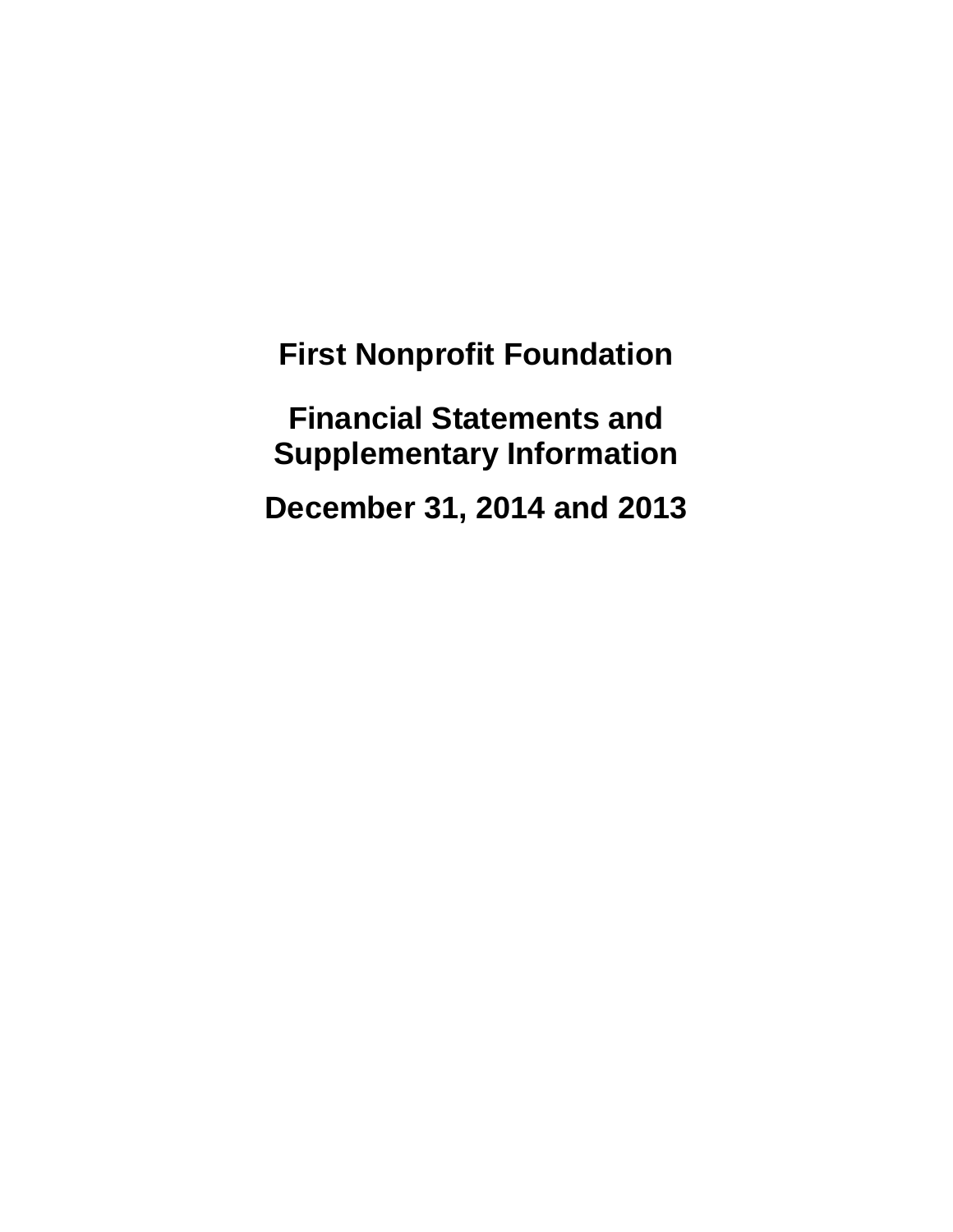Table of Contents December 31, 2014 and 2013

|                                                 | Page           |
|-------------------------------------------------|----------------|
| <b>INDEPENDENT AUDITOR'S REPORT</b>             | 1 and $2$      |
| <b>FINANCIAL STATEMENTS</b>                     |                |
| <b>Statement of Financial Position</b>          | 3              |
| <b>Statement of Activities</b>                  | $\overline{4}$ |
| Statement of Changes in Unrestricted Net Assets | 5              |
| <b>Statement of Cash Flows</b>                  | 6              |
| <b>Notes to Financial Statements</b>            | 7 to 13        |
| <b>SUPPLEMENTARY INFORMATION</b>                |                |
| <b>Schedule of Expenses</b>                     | 14             |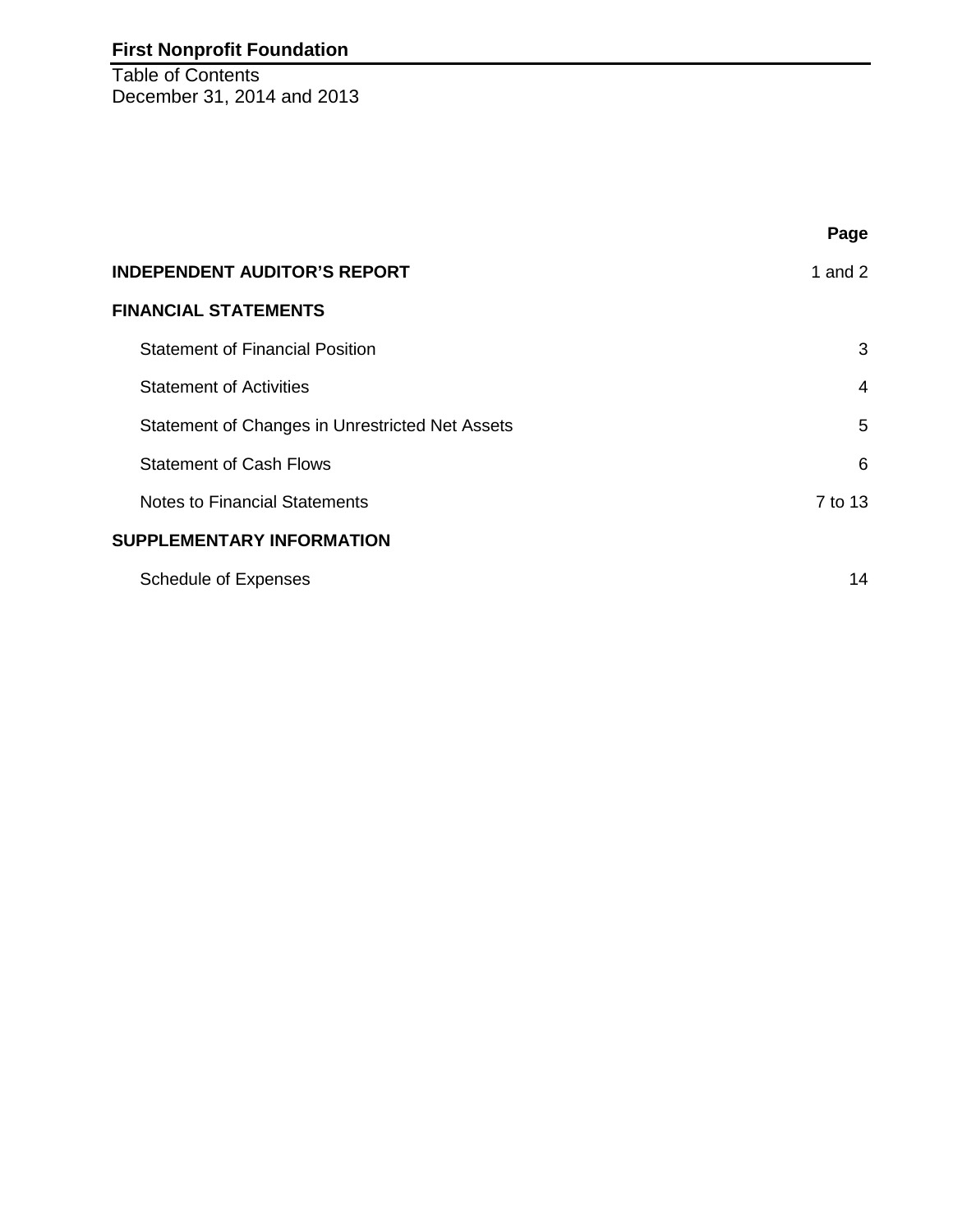

## **Independent Auditor's Report**

To the Board of Directors First Nonprofit Foundation Hummelstown, Pennsylvania

#### **Report on the Financial Statements**

We have audited the accompanying financial statements of First Nonprofit Foundation, which comprise the statement of financial position as of December 31, 2014 and 2013, and the related statements of activities, changes in unrestricted net assets, and cash flows for the years then ended, and the related notes to the financial statements.

#### **Management's Responsibility for the Financial Statements**

Management is responsible for the preparation and fair presentation of these financial statements in accordance with accounting principles generally accepted in the United States of America; this includes the design, implementation, and maintenance of internal control relevant to the preparation and fair presentation of financial statements that are free from material misstatement, whether due to fraud or error.

#### **Auditor's Responsibility**

Our responsibility is to express an opinion on these financial statements based on our audits. We conducted our audits in accordance with auditing standards generally accepted in the United States of America. Those standards require that we plan and perform the audit to obtain reasonable assurance about whether the financial statements are free of material misstatement.

An audit involves performing procedures to obtain audit evidence about the amounts and disclosures in the financial statements. The procedures selected depend on the auditor's judgment, including the assessment of the risks of material misstatement of the financial statements, whether due to fraud or error. In making those risk assessments, the auditor considers internal control relevant to the entity's preparation and fair presentation of the financial statements in order to design audit procedures that are appropriate in the circumstances, but not for the purpose of expressing an opinion on the effectiveness of the entity's internal control. Accordingly, we express no such opinion. An audit also includes evaluating the appropriateness of accounting policies used and the reasonableness of significant accounting estimates made by management, as well as evaluating the overall presentation of the financial statements.

We believe that the audit evidence we have obtained is sufficient and appropriate to provide a basis for our audit opinion.

1

3501 Concord Road, Suite 250, P.O. Box 21439 York, PA 17402 main: 717.843.3804 fax: 717.854.0533 www.RKLcpa.com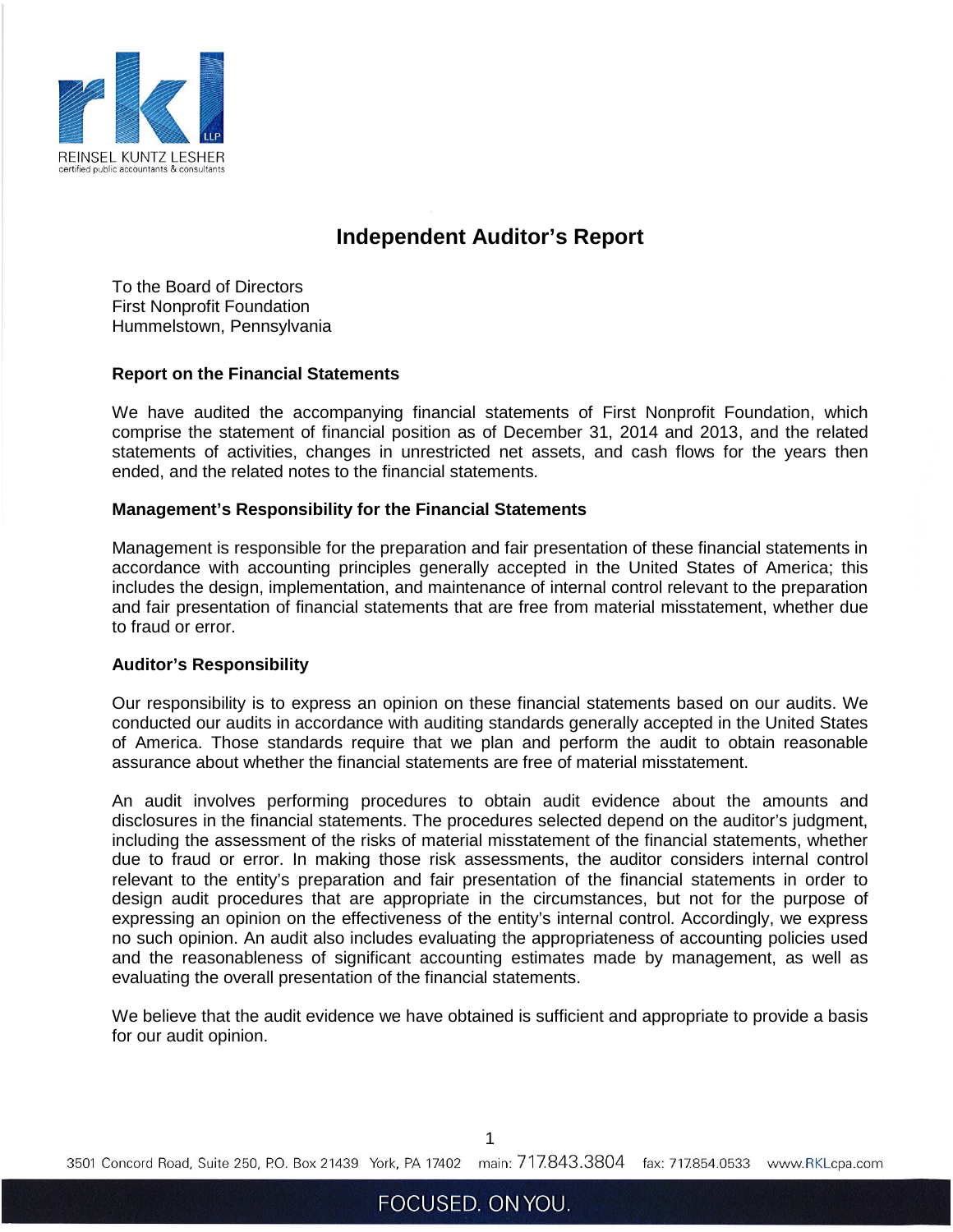## **Opinion**

In our opinion, the financial statements referred to above present fairly, in all material respects, the financial position of First Nonprofit Foundation as of December 31, 2014 and 2013, and the changes in its unrestricted net assets and its cash flows for the years then ended in accordance with accounting principles generally accepted in the United States of America.

#### **Other Matter**

#### *Supplementary Information*

Our audits were conducted for the purpose of forming an opinion on the financial statements as a whole. The accompanying supplementary information is presented for purposes of additional analysis and is not a required part of the financial statements. Such information is the responsibility of management and was derived from and relates directly to the underlying accounting and other records used to prepare the financial statements. The information has been subjected to the auditing procedures applied in the audits of the financial statements and certain additional procedures, including comparing and reconciling such information directly to the underlying accounting and other records used to prepare the financial statements or to the financial statements themselves, and other additional procedures in accordance with auditing standards generally accepted in the United States of America. In our opinion, the information is fairly stated, in all material respects, in relation to the financial statements as a whole.

Reinsel Kinty Lesher UP

March 13, 2015 York, Pennsylvania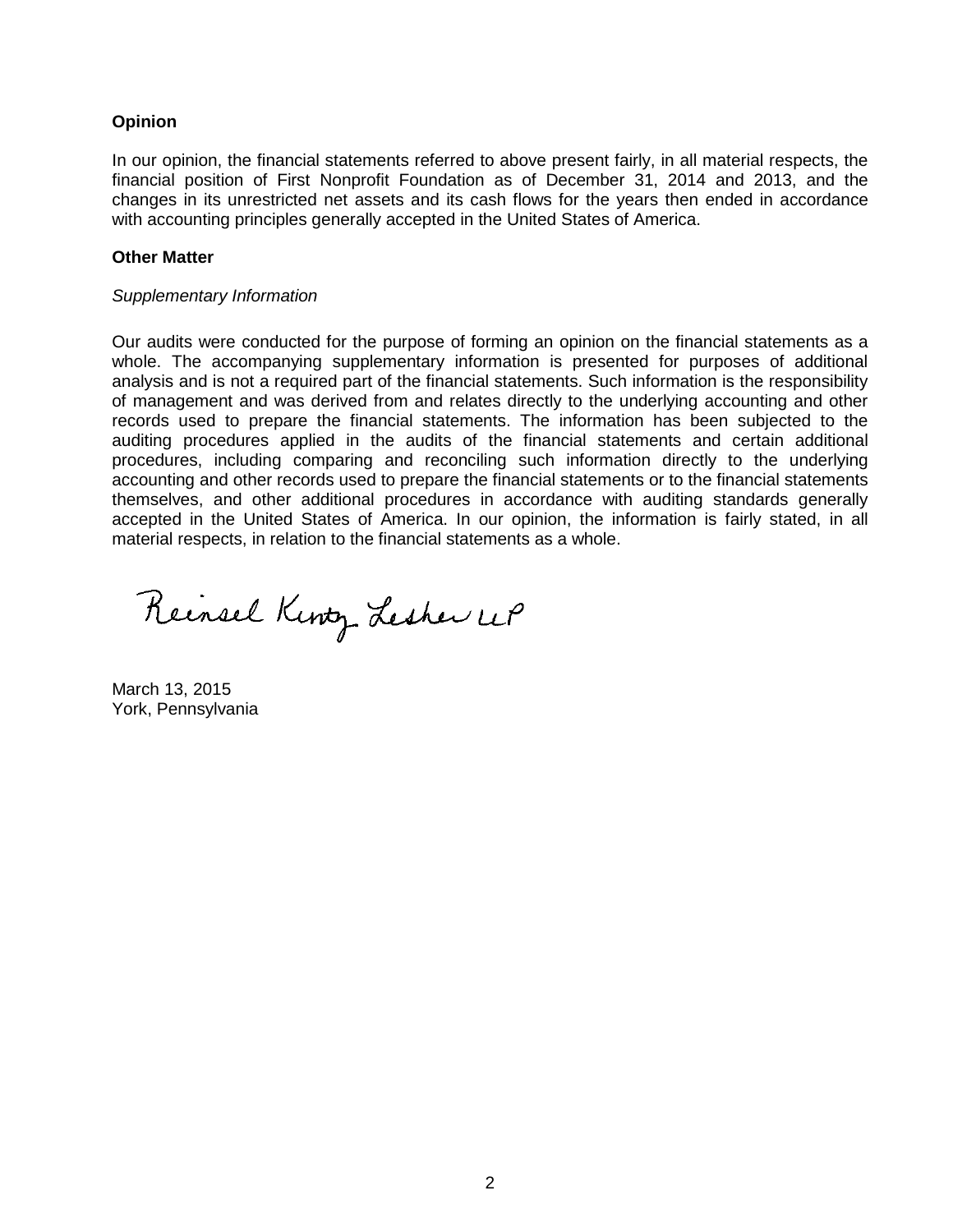Statement of Financial Position

|                                                      | December 31, |           |      |           |  |  |
|------------------------------------------------------|--------------|-----------|------|-----------|--|--|
|                                                      |              | 2014      | 2013 |           |  |  |
| <b>Assets</b>                                        |              |           |      |           |  |  |
| <b>Current Assets</b>                                |              |           |      |           |  |  |
| Cash and cash equivalents                            | \$           | 13,041    | \$   | 194,961   |  |  |
| Prepaid expenses                                     |              | 10,426    |      | 2,255     |  |  |
| <b>Total Current Assets</b>                          |              | 23,467    |      | 197,216   |  |  |
| <b>Investments</b>                                   |              | 8,583,141 |      | 9,059,176 |  |  |
| <b>Total Assets</b>                                  | S            | 8,606,608 | \$   | 9,256,392 |  |  |
| <b>Liabilities and Unrestricted Net Assets</b>       |              |           |      |           |  |  |
| <b>Current Liabilities</b>                           |              |           |      |           |  |  |
| Accounts payable                                     | \$           | 12,144    | \$   | 31,124    |  |  |
| Accrued payroll and payroll taxes                    |              | 1,987     |      | 4,637     |  |  |
| Grant payable                                        |              | 25,000    |      | 100,000   |  |  |
| <b>Total Liabilities</b>                             |              | 39,131    |      | 135,761   |  |  |
| <b>Unrestricted Net Assets</b>                       |              | 8,567,477 |      | 9,120,631 |  |  |
| <b>Total Liabilities and Unrestricted Net Assets</b> | \$           | 8,606,608 | \$   | 9,256,392 |  |  |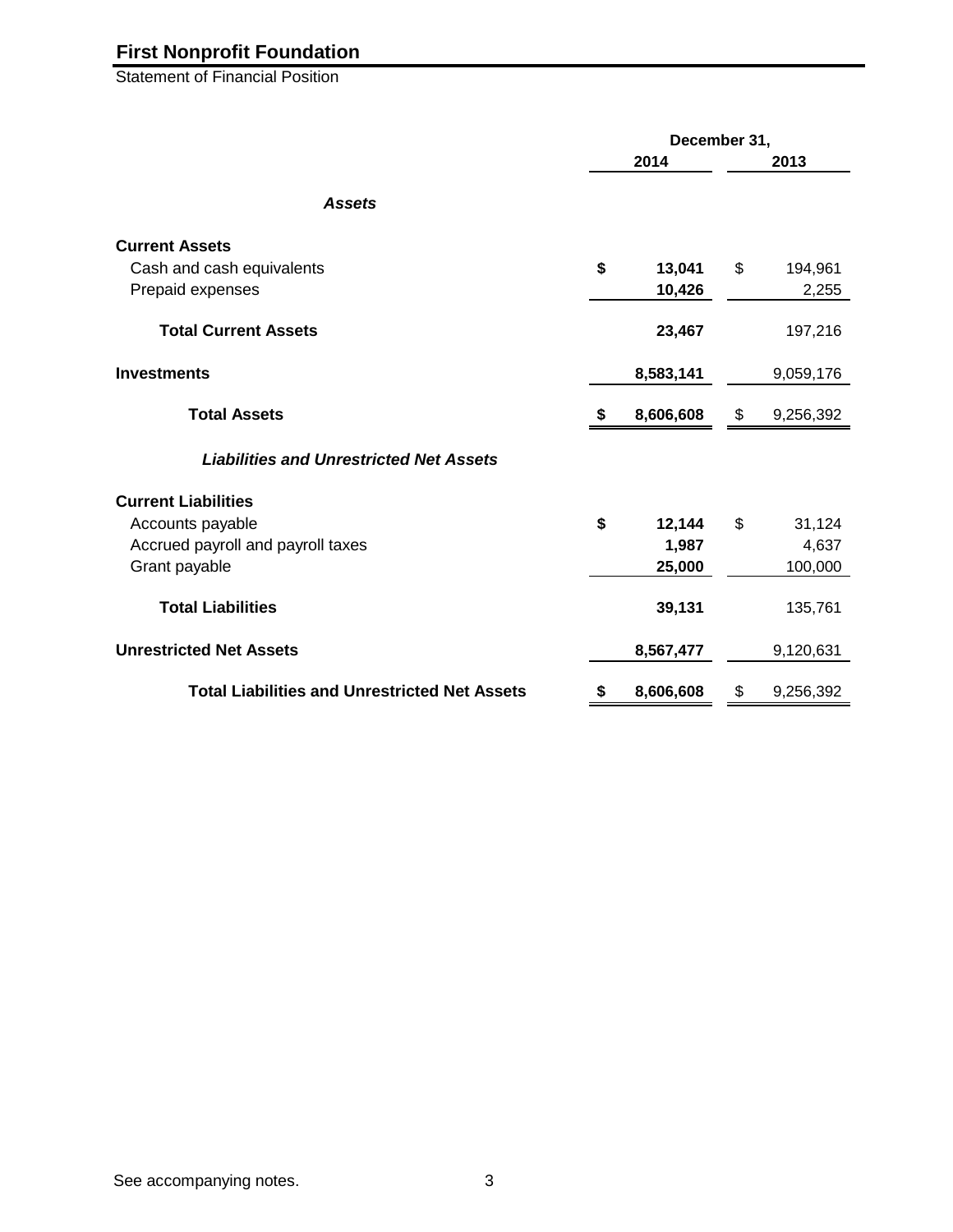Statement of Activities

|                                                            | 2014             | <b>Years Ended December 31,</b><br>2013 |           |  |
|------------------------------------------------------------|------------------|-----------------------------------------|-----------|--|
| <b>Support, Revenue, and Gains</b>                         |                  |                                         |           |  |
| Contribution revenue                                       | \$               | - \$                                    | 7,895,906 |  |
| Investment revenue                                         |                  |                                         |           |  |
| Net realized and unrealized gains on investments           | 536,879          |                                         | 307,458   |  |
| Interest and dividends                                     | 188,115          |                                         | 60,990    |  |
| <b>Total Investment Revenue</b>                            | 724,994          |                                         | 368,448   |  |
| Other revenue                                              |                  |                                         |           |  |
| Interest income                                            | 479              |                                         | 987       |  |
| Fundraising                                                |                  |                                         | 4,553     |  |
| <b>Total Other Revenue</b>                                 | 479              |                                         | 5,540     |  |
| <b>Total Support, Revenue, and Gains</b>                   | 725,473          |                                         | 8,269,894 |  |
| <b>Expenses</b>                                            |                  |                                         |           |  |
| Grants paid for education and other charitable purposes    | 851,500          |                                         | 390,000   |  |
| Expenses paid for safekeeping of securities, collection of |                  |                                         |           |  |
| revenue, and other administrative costs                    | 426,728          |                                         | 288,581   |  |
| Excise tax expense                                         | 399              |                                         |           |  |
| <b>Total Expenses</b>                                      | 1,278,627        |                                         | 678,581   |  |
| <b>Changes in Unrestricted Net Assets</b>                  | \$<br>(553, 154) | \$                                      | 7,591,313 |  |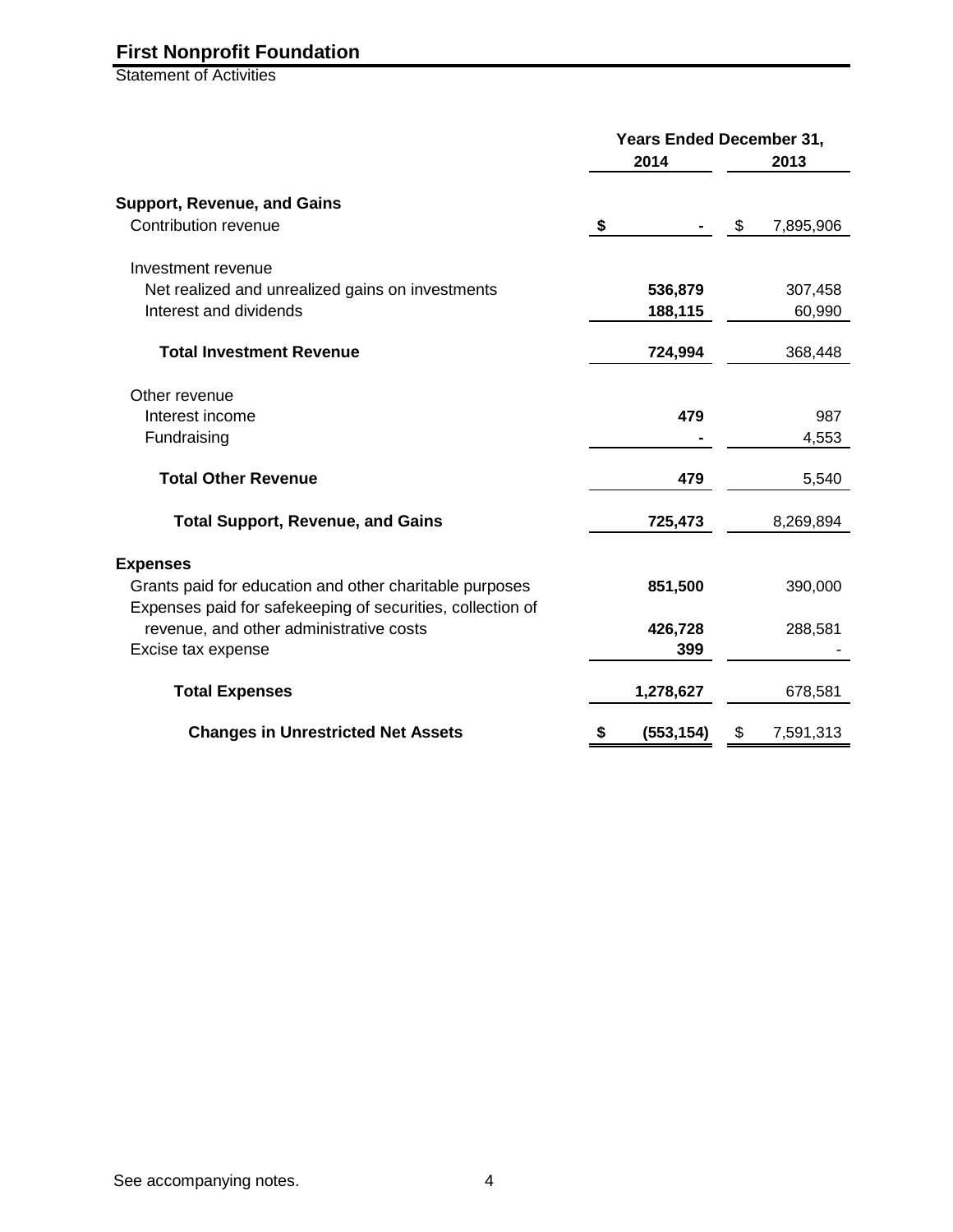Statement of Changes in Unrestricted Net Assets

|                                              | <b>Years Ended December 31,</b> |            |   |           |  |  |  |
|----------------------------------------------|---------------------------------|------------|---|-----------|--|--|--|
|                                              | 2014                            |            |   |           |  |  |  |
| Unrestricted Net Assets at Beginning of Year | S                               | 9,120,631  | S | 1,529,318 |  |  |  |
| Changes in unrestricted net assets           |                                 | (553, 154) |   | 7,591,313 |  |  |  |
| Unrestricted Net Assets at End of Year       |                                 | 8,567,477  |   | 9,120,631 |  |  |  |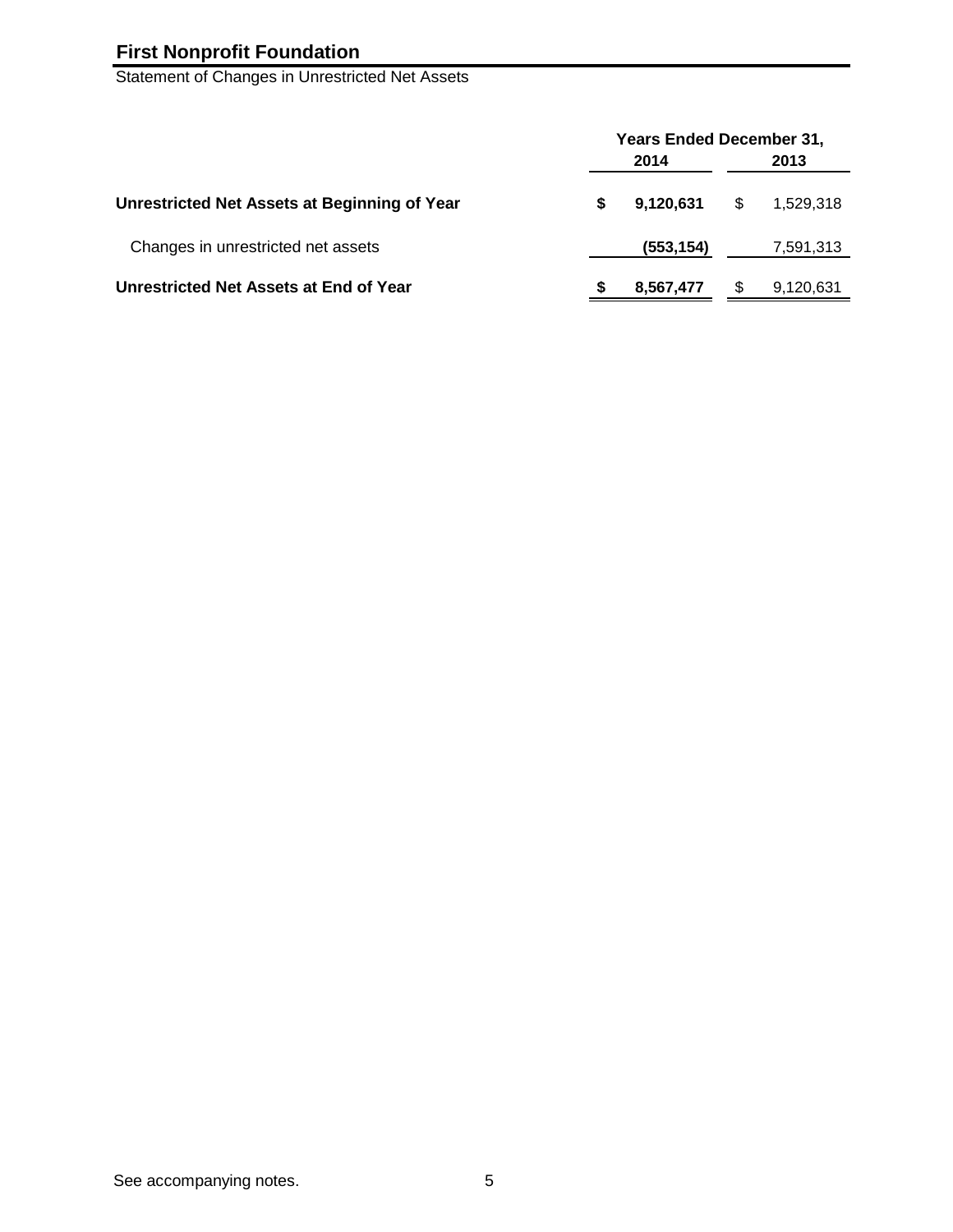Statement of Cash Flows

|                                                                  |    | Years Ended December 31, |    |             |
|------------------------------------------------------------------|----|--------------------------|----|-------------|
|                                                                  |    | 2014                     |    | 2013        |
| <b>Cash Flows from Operating Activities</b>                      |    |                          |    |             |
| Changes in unrestricted net assets                               | \$ | (553, 154)               | \$ | 7,591,313   |
| Adjustments to reconcile changes in unrestricted net             |    |                          |    |             |
| assets to net cash provided by (used in) operating activities    |    |                          |    |             |
| Net realized and unrealized gains on investments                 |    | (536, 879)               |    | (307, 458)  |
| (Increase) decrease in assets                                    |    |                          |    |             |
| Promises to give                                                 |    |                          |    | 2,700       |
| Prepaid expenses                                                 |    | (8, 171)                 |    | (2, 255)    |
| Increase (decrease) in liabilities                               |    |                          |    |             |
| Accounts payable                                                 |    | (18,980)                 |    | 18,002      |
| Accrued payroll and payroll taxes                                |    | (2,650)                  |    | 4,637       |
| Grant payable                                                    |    | (75,000)                 |    | 100,000     |
| Net Cash Provided by (Used in)                                   |    |                          |    |             |
| <b>Operating Activities</b>                                      |    | (1, 194, 834)            |    | 7,406,939   |
| <b>Cash Flows from Investing Activities</b>                      |    |                          |    |             |
| Purchase of investments                                          |    | (172,086)                |    | (8,244,918) |
| Proceeds from sale of investments                                |    | 1,185,000                |    | 450,000     |
| Net Cash Provided by (Used in)                                   |    |                          |    |             |
| <b>Investing Activities</b>                                      |    | 1,012,914                |    | (7,794,918) |
| <b>Net Decrease in Cash</b>                                      |    | (181, 920)               |    | (387, 979)  |
| <b>Cash and Cash Equivalents at Beginning of Year</b>            |    | 194,961                  |    | 582,940     |
| <b>Cash and Cash Equivalents at End of Year</b>                  | \$ | 13,041                   | \$ | 194,961     |
| <b>Supplementary Cash Flows Information</b><br>Excise taxes paid | \$ | 399                      | \$ |             |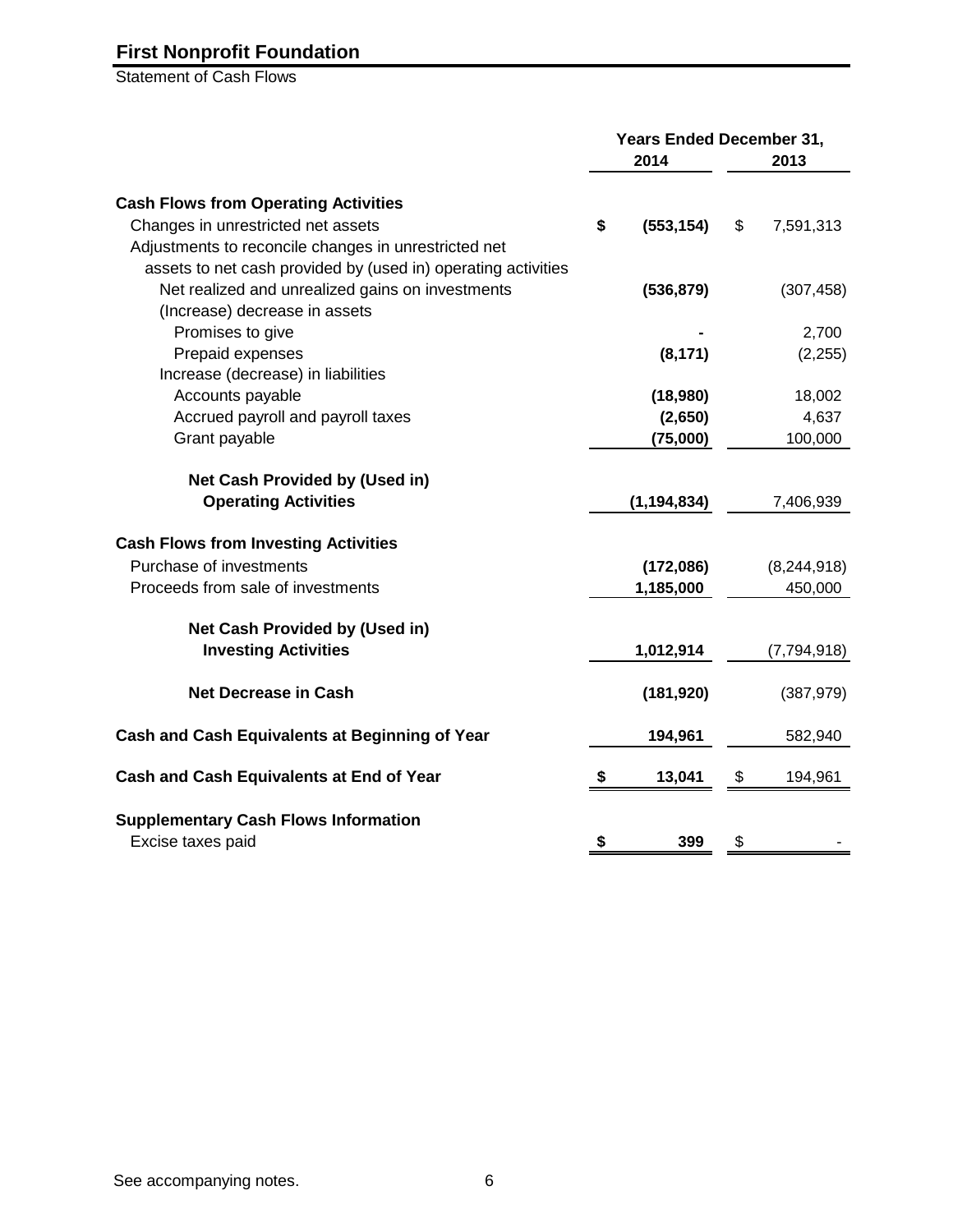### **Note 1 - Nature of Operations**

First Nonprofit Foundation (Foundation) is a private foundation that makes contributions to entities that qualify as public charities under the Internal Revenue Code. The Foundation's primary purpose is to provide grants to further the establishment, development and expansion of nonprofit organizations. The Foundation supports local, state, regional and other significant 501(c)(3) nonprofits located throughout the United States. The Foundation's primary sources of support and revenue are from contributions and investment revenue.

The Foundation board believes that nonprofits improve people's lives in every community in this country. This uniquely American experience faces challenges never seen before. In order to create a sustainable model of service in response to these challenges, we will require leaders who are smarter, more innovative and more efficient. Our mission is to foster effective risk management practices and the overall development and advancement of nonprofit leaders through unique, creative initiatives. Making the nonprofit community safer and more efficient will expand on the genetic markers of what makes this country great and ultimately uplift worthy causes and citizens.

The Foundation was incorporated in 2003 in the state of Illinois. During the year ended December 31, 2013, the Foundation was re-incorporated from Illinois to Pennsylvania.

## **Note 2 - Summary of Significant Accounting Policies**

A summary of the significant accounting policies consistently applied in the preparation of the accompanying financial statement follows:

#### **Use of Estimates**

The preparation of financial statements in conformity with accounting principles generally accepted in the United States of America requires management to make estimates and assumptions that affect the reported amounts of assets and liabilities, and the disclosure of contingent assets and liabilities, if any, at the date of the financial statements, and the reported amounts of revenue and expenses during the reporting period. Actual results could differ from those estimates.

#### **Cash and Cash Equivalents**

For purposes of the statement of cash flows, the Foundation considers all highly-liquid debt instruments purchased with an original maturity of three months or less to be cash equivalents.

#### **Investments**

Investments in debt and equity securities with readily determinable fair values are reported at fair value, based on quoted market prices.

Unrealized gains and losses are reported as increases or decreases in unrestricted net assets unless their use is temporarily or permanently restricted by explicit donor stipulation or by law. Realized gains and losses, if any, on the sale or disposal of investments are computed on a specific identification basis and are also included as increases or decreases in unrestricted net assets unless their use is temporarily or permanently restricted by explicit donor stipulation or by law.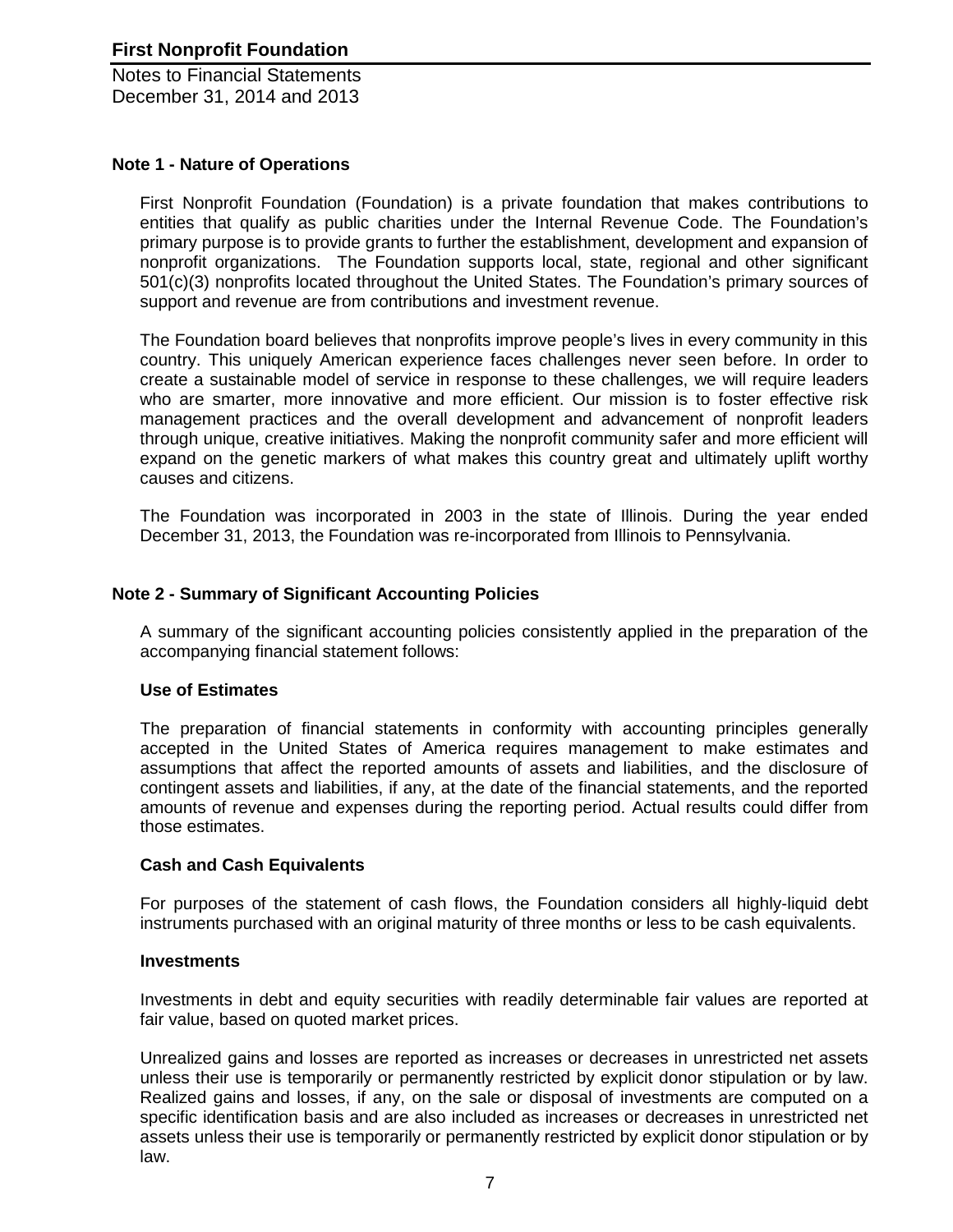## **Note 2 - Summary of Significant Accounting Policies (continued)**

#### **Grant Payable**

Grant payable is recognized when the grant is approved by the Foundation and is stated at the outstanding balance.

#### **Net Assets**

Net assets of the Foundation and changes therein are classified and reported as follows:

Unrestricted net assets - Net assets that are not subject to donor-imposed stipulations.

Temporarily restricted net assets - Net assets subject to donor-imposed stipulations that may or will be met either by the actions of the Foundation and/or the passage of time. The Foundation currently has no temporarily restricted net assets.

Permanently restricted net assets - Net assets subject to donor-imposed stipulations that must be maintained permanently by the Foundation. The Foundation currently has no permanently restricted net assets.

#### **Contributions**

All contributions are considered to be available for unrestricted use unless specifically restricted by the donor. Amounts received that are designated for future periods or restricted by the donor for specific purposes are reported as temporarily restricted or permanently restricted support that increases those net asset classes.

## **Risks and Uncertainties**

Investment securities are exposed to various risks, such as interest rate, market and credit. Due to the level of risk associated with certain investment securities and the level of uncertainty related to changes in the value of investment securities, it is at least reasonably possible that changes in the value of investments in the near term would materially affect the amounts reported in the statement of financial position and the statement of activities.

## **Advertising Expense**

Advertising costs are expensed as incurred. Advertising expense amounted to \$32,214 and \$5,739 for the years ended December 31, 2014 and 2013, respectively.

#### **Subsequent Events**

The Foundation has evaluated subsequent events through March 13, 2015, which is the date the financial statements were available to be issued. No material events subsequent to December 31, 2014 were noted.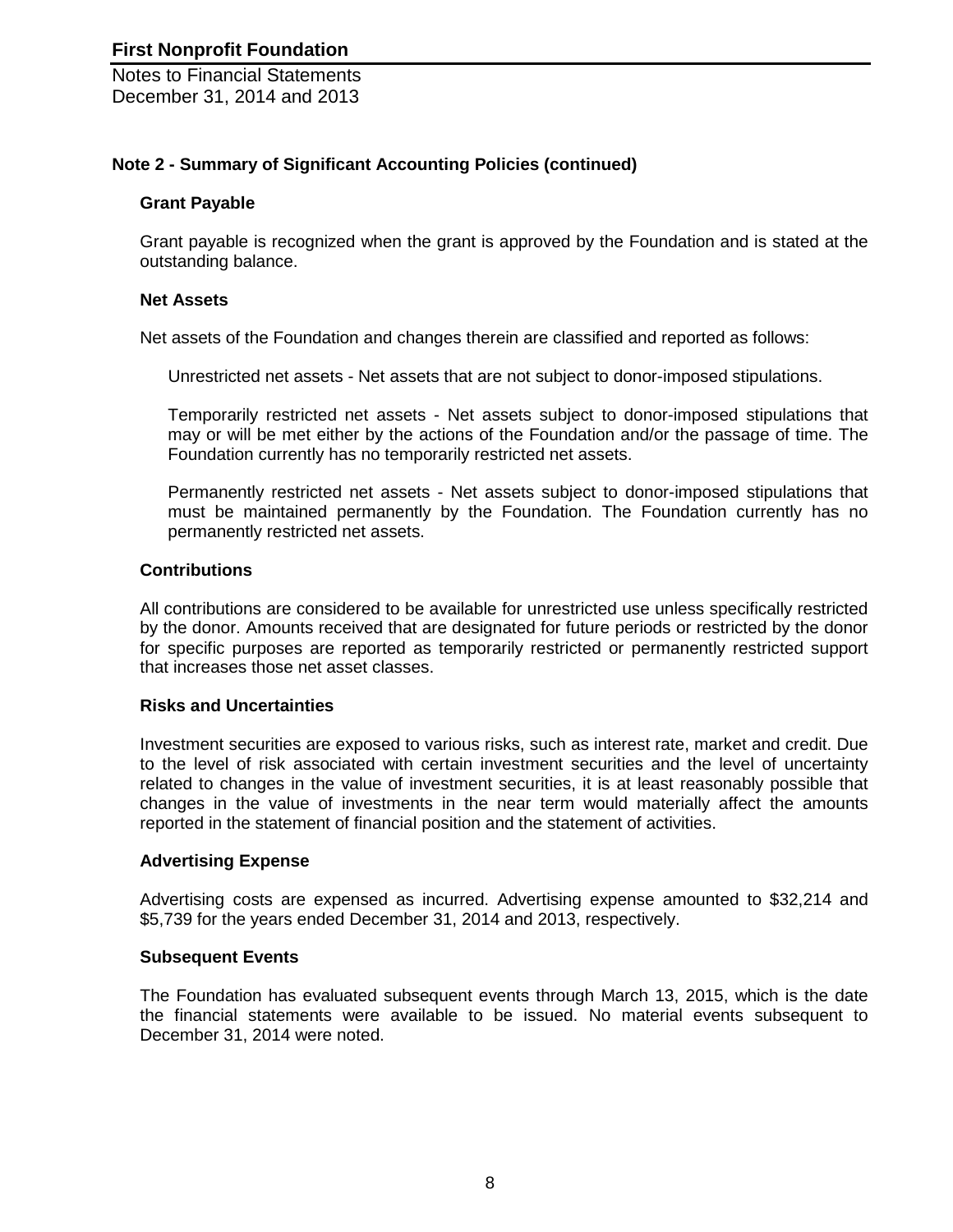## **Note 3 - Tax-Exempt Status**

The Foundation is a not-for-profit private foundation as described in Section  $501(c)(3)$  of the Internal Revenue Code and is exempt from income taxes on related activities pursuant to Section 509(a) of the Code. The Foundation did not claim a classification as an operating private foundation as defined in Section 4942(j)(3) of the Code. The Foundation is required to make certain minimum distributions in accordance with a formula established by the Internal Revenue Service. The Foundation has met this requirement. The Foundation also pays excise tax on net investment income.

Accounting principles generally accepted in the United States of America require management to evaluate tax positions taken by the Foundation, including whether the entity is exempt from income taxes. Management evaluated the tax positions taken and concluded that the Foundation had taken no uncertain tax positions that require recognition or disclosure in the financial statements. With few exceptions, the Foundation is no longer subject to income tax examinations by the U.S. Federal, state, or local tax authorities for years before December 31, 2011.

#### **Note 4 - Concentrations of Cash and Credit Risk**

Financial instruments which subject the Foundation to concentrations of credit risk consist primarily of cash and cash equivalents and equity securities.

At times during the years ended December 31, 2014 and 2013, the Foundation's cash balances may have exceeded the federally insured limit of \$250,000.

#### **Note 5 - Fair Value of Financial Instruments**

The fair value hierarchy prioritizes the inputs to valuation methods used to measure fair value. The hierarchy gives the highest priority to unadjusted quoted prices in active markets for identical assets or liabilities (Level 1 measurements) and the lowest priority to unobservable inputs (Level 3 measurements). The three levels of the fair value hierarchy are as follows:

- Level 1: Unadjusted quoted prices in active markets that are accessible at the measurement date for identical assets or liabilities.
- Level 2: Quoted prices in markets that are not active, or inputs that are observable either directly or indirectly, for substantially the full term of the asset or liability.
- Level 3: Prices or valuation techniques that require inputs that are both significant to the fair value measurement and unobservable (i.e., supported with little or no market activity).

An asset's or liability's level within the fair value hierarchy is based on the lowest level of input that is significant to the fair value measurement. Valuation techniques used need to maximize the use of observable inputs and minimize the use of unobservable inputs.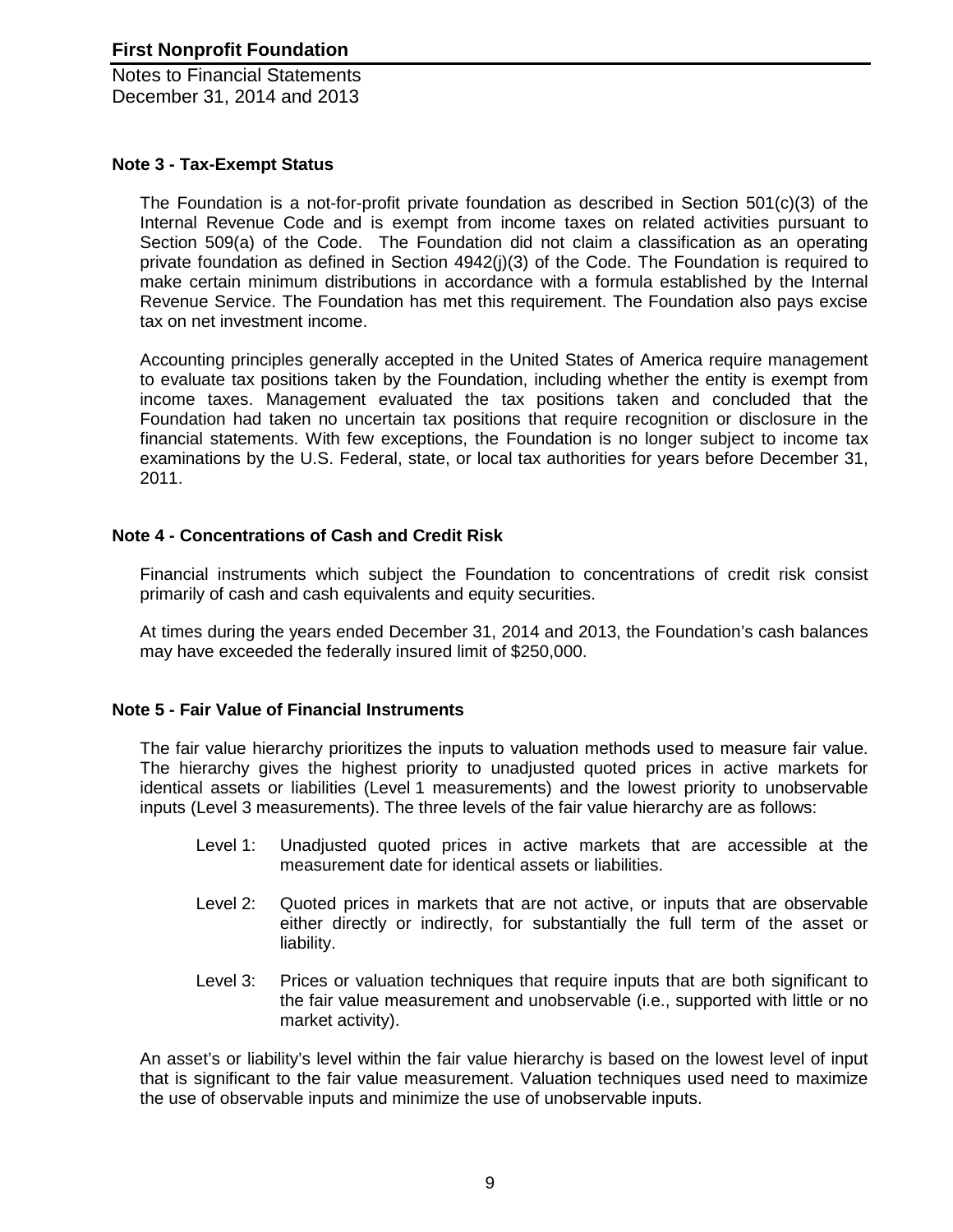#### **Note 5 - Fair Value of Financial Instruments (continued)**

The following valuation techniques were used to measure fair value of assets in the table below on a recurring basis:

Cash and cash equivalents - The carrying amounts approximate fair value because of the short-term nature of these investments.

Equity securities and mutual funds - Fair value of equity securities and mutual funds was based on quoted market prices for the identical security.

The methods described above may produce a fair value calculation that may not be indicative of net realizable value or reflective of future fair values. Furthermore, while the Foundation believes its valuation methods are appropriate and consistent with other market participants, the use of different methodologies or assumptions to determine the fair value of certain financial instruments could result in a different fair value measurement at the reporting date.

For assets measured at fair value on a recurring basis, the fair value measurements by level within the fair value hierarchy consist of the following as of December 31:

|                                            |              |           |                 | 2014               |  |         |  |
|--------------------------------------------|--------------|-----------|-----------------|--------------------|--|---------|--|
|                                            | <b>Total</b> |           | Level 1         | Level <sub>2</sub> |  | Level 3 |  |
| <b>Cash and Cash</b><br><b>Equivalents</b> | \$           | 117,126   | \$<br>117,126   | \$                 |  | \$      |  |
| <b>Equity Securities</b>                   |              |           |                 |                    |  |         |  |
| <b>Basic materials</b>                     |              | 1,643,397 | 1,643,397       |                    |  |         |  |
| Technology                                 |              | 1,378,759 | 1,378,759       |                    |  |         |  |
| <b>Services</b>                            |              | 1,364,720 | 1,364,720       |                    |  |         |  |
| Healthcare                                 |              | 1,274,702 | 1,274,702       |                    |  |         |  |
| Consumer goods                             |              | 612,711   | 612,711         |                    |  |         |  |
| Financial                                  |              | 394,577   | 394,577         |                    |  |         |  |
| <b>Mutual Funds - Equity</b>               |              |           |                 |                    |  |         |  |
| Convertible                                |              | 937,753   | 937,753         |                    |  |         |  |
| Foreign large blend                        |              | 859,396   | 859,396         |                    |  |         |  |
|                                            | \$           | 8,583,141 | \$<br>8,583,141 | \$                 |  |         |  |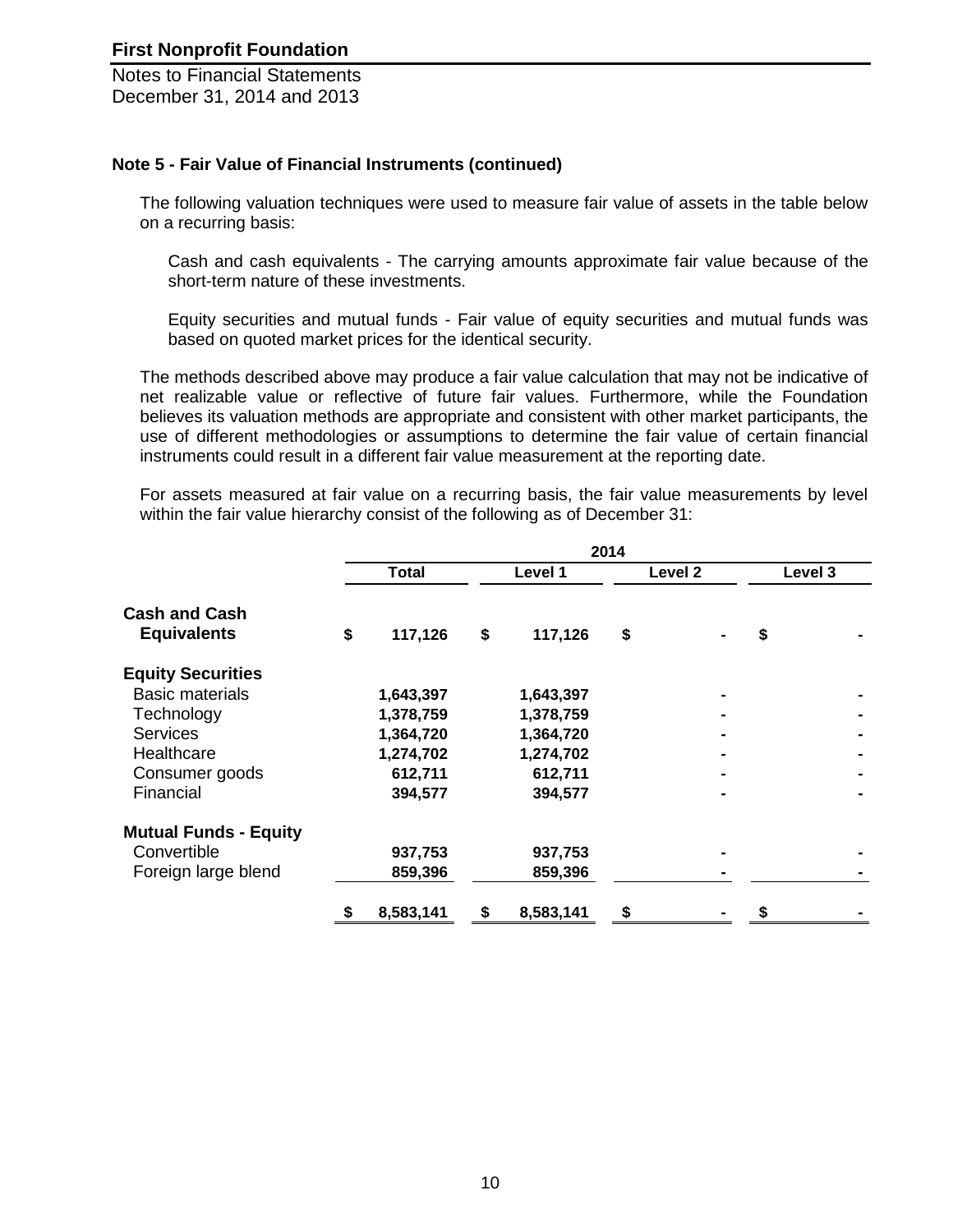Notes to Financial Statements December 31, 2014 and 2013

## **Note 5 - Fair Value of Financial Instruments (continued)**

|                              |              |           |         |           | 2013 |                    |         |  |
|------------------------------|--------------|-----------|---------|-----------|------|--------------------|---------|--|
|                              | <b>Total</b> |           | Level 1 |           |      | Level <sub>2</sub> | Level 3 |  |
| <b>Cash and Cash</b>         |              |           |         |           |      |                    |         |  |
| <b>Equivalents</b>           | \$           | 895,565   | \$      | 895,565   | \$   |                    | \$      |  |
| <b>Equity Securities</b>     |              |           |         |           |      |                    |         |  |
| <b>Basic materials</b>       |              | 1,470,766 |         | 1,470,766 |      |                    |         |  |
| Technology                   |              | 1,953,971 |         | 1,953,971 |      |                    |         |  |
| <b>Services</b>              |              | 1,349,988 |         | 1,349,988 |      |                    |         |  |
| Healthcare                   |              | 441,215   |         | 441,215   |      |                    |         |  |
| Consumer goods               |              | 600,383   |         | 600,383   |      |                    |         |  |
| Financial                    |              | 520,060   |         | 520,060   |      |                    |         |  |
| <b>Mutual Funds - Equity</b> |              |           |         |           |      |                    |         |  |
| Convertible                  |              | 906,562   |         | 906,562   |      |                    |         |  |
| Foreign large blend          |              | 920,666   |         | 920,666   |      |                    |         |  |
|                              | \$           | 9,059,176 | \$      | 9,059,176 | \$   |                    | \$      |  |

#### **Changes in Fair Value Levels**

The availability of observable market data is monitored to assess the appropriate classification of financial instruments within the fair value hierarchy. Changes in economic conditions or model-based valuation techniques may require the transfer of financial instruments from one fair value level to another. In such instances, the transfer is reported at the beginning of the reporting period.

We evaluated the significance of transfers between levels based upon the nature of the financial instruments and size of the transfer relative to total assets. For the years ended December 31, 2014 and 2013, there were no transfers in or out of Level 3.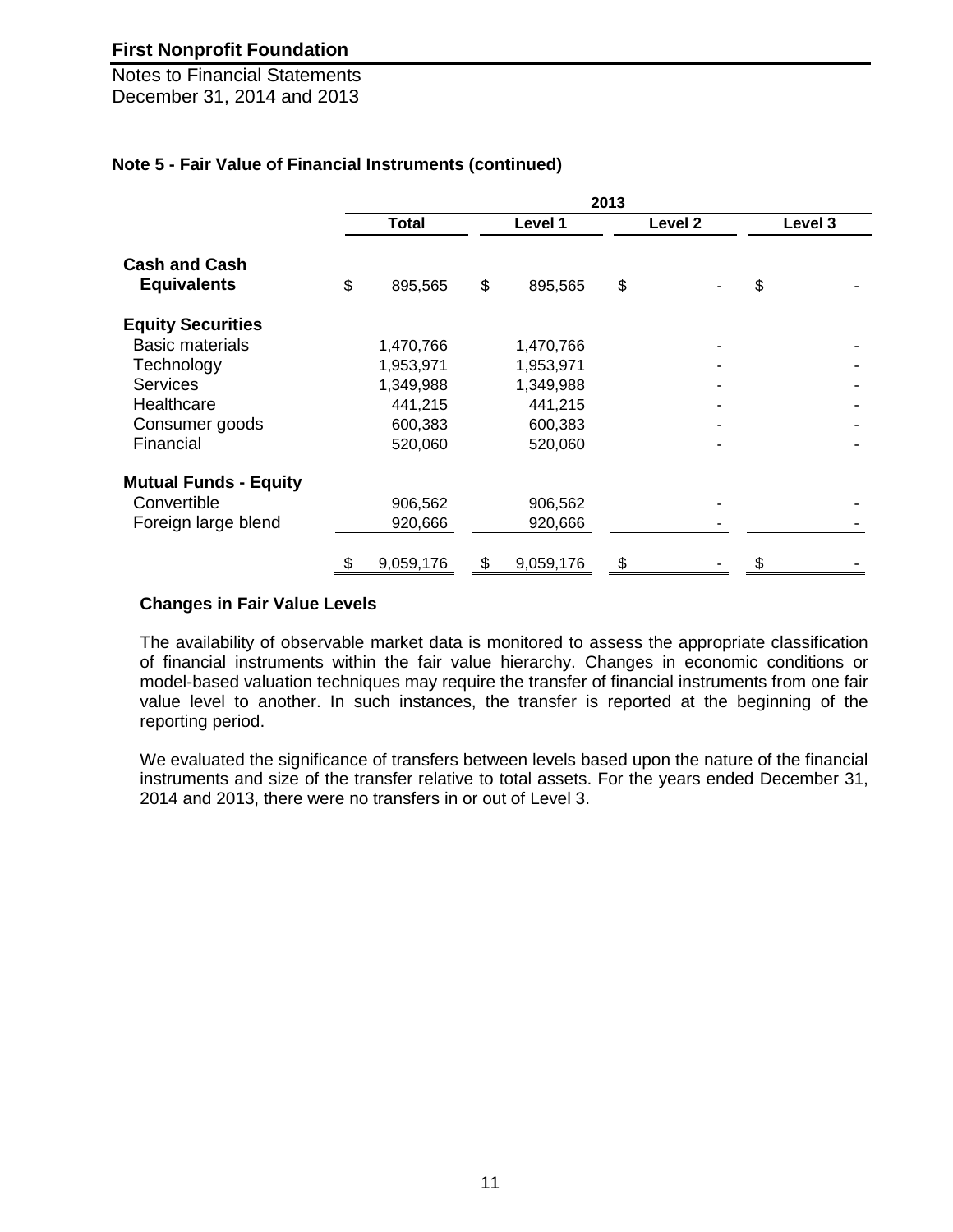Notes to Financial Statements December 31, 2014 and 2013

## **Note 6 - Investments**

Investments consist of the following as of December 31:

|                                        |                 | 2014 |                   |                 | 2013 |                   |
|----------------------------------------|-----------------|------|-------------------|-----------------|------|-------------------|
|                                        | Cost            |      | <b>Fair Value</b> | Cost            |      | <b>Fair Value</b> |
| <b>Cash and Cash</b>                   |                 |      |                   |                 |      |                   |
| <b>Equivalents</b>                     | \$<br>117,126   | \$   | 117,126           | \$<br>895,565   | \$   | 895,565           |
| <b>Equity Securities</b>               |                 |      |                   |                 |      |                   |
| <b>Basic materials</b>                 | 1,464,382       |      | 1,643,397         | 1,420,786       |      | 1,470,766         |
| Technology                             | 1,219,260       |      | 1,378,759         | 1,741,473       |      | 1,953,971         |
| <b>Services</b>                        | 1,201,702       |      | 1,364,720         | 1,391,506       |      | 1,349,988         |
| Healthcare                             | 957,328         |      | 1,274,702         | 415,252         |      | 441,215           |
| Consumer goods                         | 610,072         |      | 612,711           | 524,527         |      | 600,383           |
| Financial                              | 300,519         |      | 394,577           | 403,242         |      | 520,060           |
|                                        | 5,753,263       |      | 6,668,866         | 5,896,786       |      | 6,336,383         |
| <b>Mutual Funds -</b><br><b>Equity</b> |                 |      |                   |                 |      |                   |
| Convertible<br>Foreign large           | 936,115         |      | 937,753           | 906,708         |      | 906,562           |
| blend                                  | 923,894         |      | 859,396           | 900,715         |      | 920,666           |
|                                        | 1,860,009       |      | 1,797,149         | 1,807,423       |      | 1,827,228         |
|                                        | \$<br>7,730,398 | \$   | 8,583,141         | \$<br>8,599,774 | \$   | 9,059,176         |

Investment revenue and investment fees consist of the following for the years ended December 31:

|                                                                                                         |   | 2014               |     | 2013              |
|---------------------------------------------------------------------------------------------------------|---|--------------------|-----|-------------------|
| <b>Investment Revenue</b><br>Net realized and unrealized gains on investments<br>Interest and dividends | S | 536,879<br>188,115 | \$  | 307,458<br>60,990 |
|                                                                                                         |   | 724,994            | \$  | 368,448           |
| <b>Investment Fees</b>                                                                                  |   | 16,029             | \$. | 7.792             |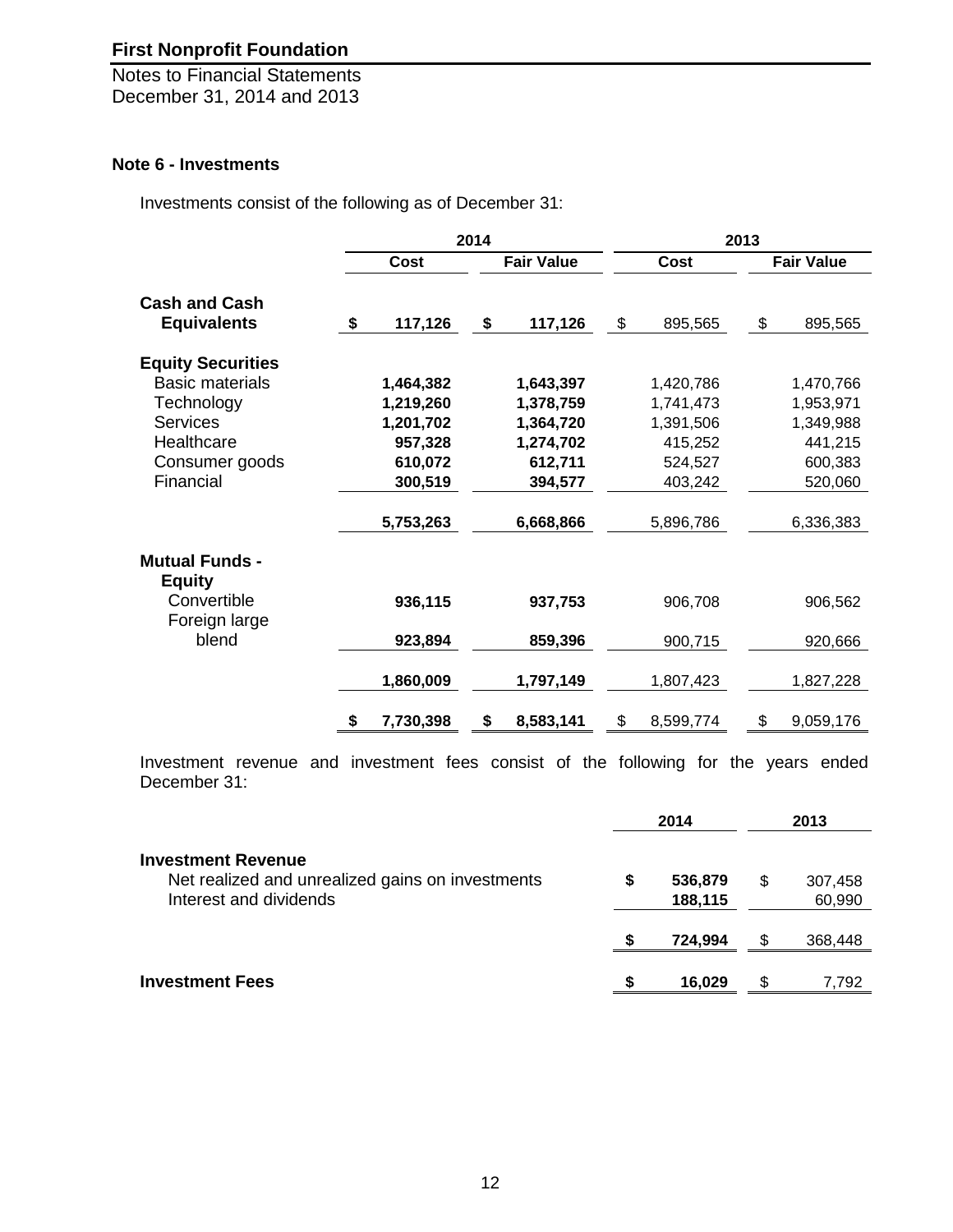### **Note 6 - Investments (continued)**

Investments held as of December 31, 2014 and 2013 are comprised of investments in various debt and equity securities. The Foundation has recorded unrealized holding losses on nine and eleven of these securities as of December 31, 2014 and 2013, respectively. The following tables show the investments' gross unrealized losses and fair value, aggregated by investment category and length of time that the individual investments have been in a continuous unrealized loss position as of December 31:

|                                                   |    |                            |                           |                              | 2014          |                           |                            |                            |                           |                       |
|---------------------------------------------------|----|----------------------------|---------------------------|------------------------------|---------------|---------------------------|----------------------------|----------------------------|---------------------------|-----------------------|
|                                                   |    | <b>Less than 12 Months</b> |                           | <b>12 Months or More</b>     |               |                           | <b>Total</b>               |                            |                           |                       |
|                                                   |    | <b>Market</b><br>Value     | <b>Unrealized</b><br>Loss | <b>Market</b><br>Value       |               | <b>Unrealized</b><br>Loss | <b>Market</b><br>Value     |                            | <b>Unrealized</b><br>Loss |                       |
| Equity securities<br>Mutual funds - equity        | \$ |                            | 1,141,827<br>859,396      | \$<br>(37, 468)<br>(64, 498) | \$<br>397,227 | \$                        | (15, 947)                  | \$<br>1,539,054<br>859,396 | \$                        | (53, 415)<br>(64,498) |
|                                                   | S  | 2,001,223                  | \$<br>(101, 966)          | \$<br>397,227                | \$            | (15, 947)                 | \$<br>2,398,450            | \$                         | (117, 913)                |                       |
|                                                   |    |                            |                           |                              | 2013          |                           |                            |                            |                           |                       |
| <b>Equity securities</b><br>Mutual funds - equity | \$ | 1,926,472<br>906,562       | \$<br>(93, 448)<br>(146)  | \$                           | \$            | ٠                         | \$<br>1,926,472<br>906,562 | \$                         | (93, 448)<br>(146)        |                       |
|                                                   | \$ | 2,833,034                  | \$<br>(93, 594)           | \$                           | S             |                           | \$<br>2,833,034            | \$                         | (93, 594)                 |                       |

## **Note 7 - Grant Payable**

The Foundation has an outstanding authorized but unpaid grant commitment, which is classified on the statement of financial position as grant payable. As of December 31, 2014 and 2013, the balance of grant payable was \$25,000 and \$100,000, respectively.

The due date of grant payable, assuming no change in current terms, consists of \$25,000 for the year ending December 31, 2015.

## **Note 8 - Related Parties**

The Foundation had a management agreement with an entity, related by common management, to provide management and general and administrative services. The agreement was terminated in June 2013. During the year ended December 31, 2013, the Foundation incurred management fees of \$5,365, related to this agreement.

Additionally, the Foundation received contributions from this related entity of \$13,500 during the year ended December 31, 2013. No contributions from this entity were received during the year ended December 31, 2014.